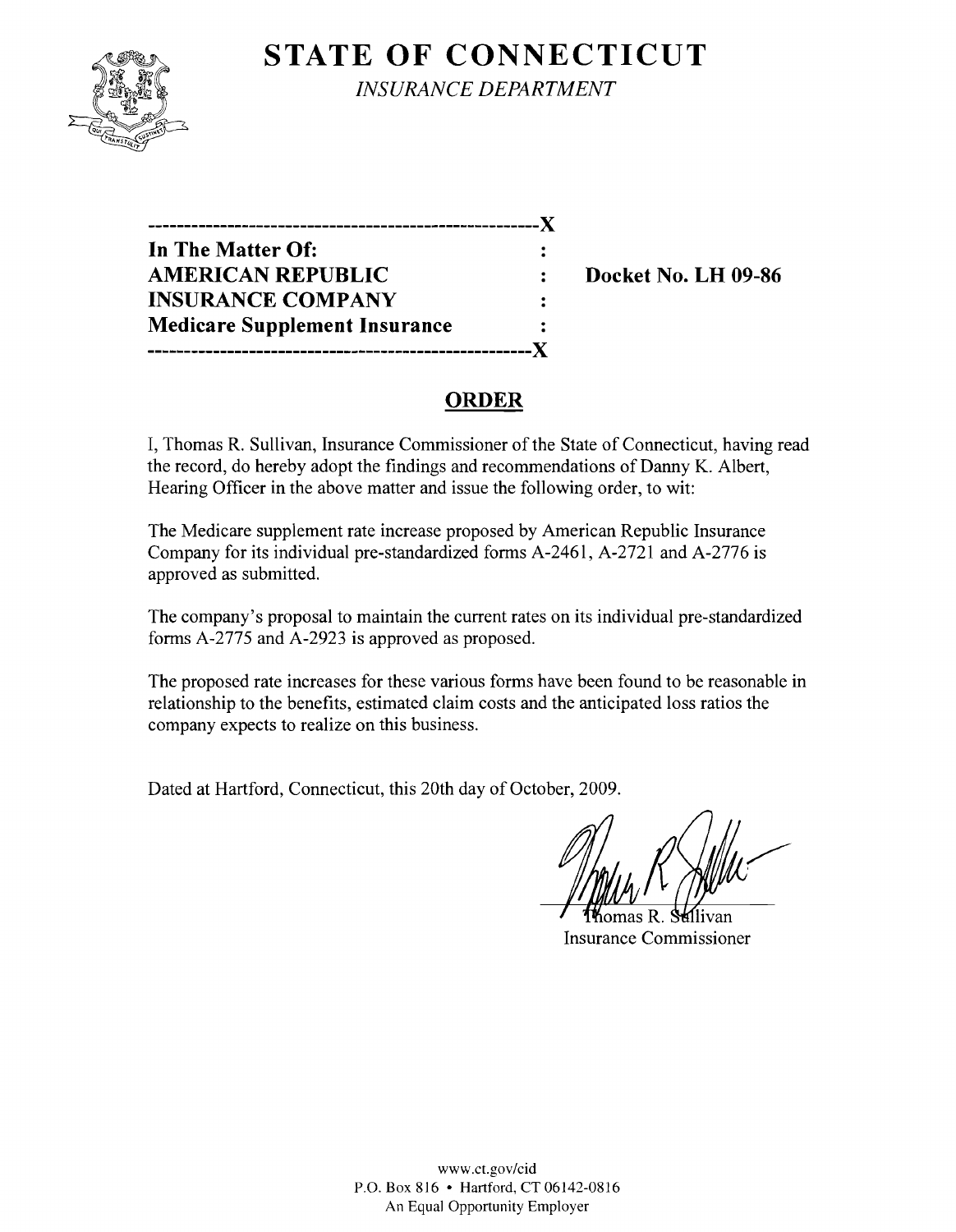# **STATE OF CONNECTICUT**



*INSURANCE DEPARTMENT* 

| --------------------------           |   |
|--------------------------------------|---|
| In The Matter Of:                    |   |
| <b>AMERICAN REPUBLIC</b>             |   |
| <b>INSURANCE COMPANY</b>             |   |
| <b>Medicare Supplement Insurance</b> | ÷ |
| ------------                         |   |

**Docket No. LH 09-86** 

### **PROPOSED FINAL DECISION**

## **1. INTRODUCTION**

The Insurance Commissioner of the State of Connecticut is empowered to review rates charged for individual and group Medicare supplement policies sold to any resident of this State who is eligible for Medicare. The source for this regulatory authority is contained in Chapter 700c and Section 38a-495a of the Connecticut General Statutes.

After due notice a hearing was held at the Insurance Department in Hartford on October 7,2009 to consider whether or not the rate increase requested by American Republic Insurance Company on its individual pre-standardized and standardized Medicare supplement business should be approved.

No individuals from the general public attended the hearing.

No representatives from American Republic attended the hearing.

The hearing was conducted in accordance with the requirements of Section 38a-474, Connecticut General Statutes, the Uniform Administrative Procedures Act, Chapter 54 of the Connecticut General Statutes, and the Insurance Department Rules of Practice, Section 38a-8-1 et seq. of the Regulations of Connecticut State Agencies.

A Medicare supplement (or Medigap) policy is a private health insurance policy sold on an individual or group basis which provides benefits that are additional to the benefits provided by Medicare. For many years Medicare supplement policies have been highly regulated under both state and federal law to protect the interests of persons eligible for Medicare who depend on these policies to provide additional coverage for the costs of health care.

Effective December 1, 2005, Connecticut amended its program of standardized Medicare supplement policies in accordance with Section 38a-495a of the Connecticut General Statutes, and Sections 38a-495a-1 through 38a-495a-21 of the Regulations of Connecticut Agencies. This program, which conforms to federal requirements, provides that all insurers offering Medicare supplement policies for sale in the state must offer the basic "core" package of benefits known as Plan A. Insurers may also offer anyone or more of eleven other plans (Plans B through L).

> www.ct.gov/cid P.O. Box 816 • Hartford, CT 06142-0816 An Equal Opportunity Employer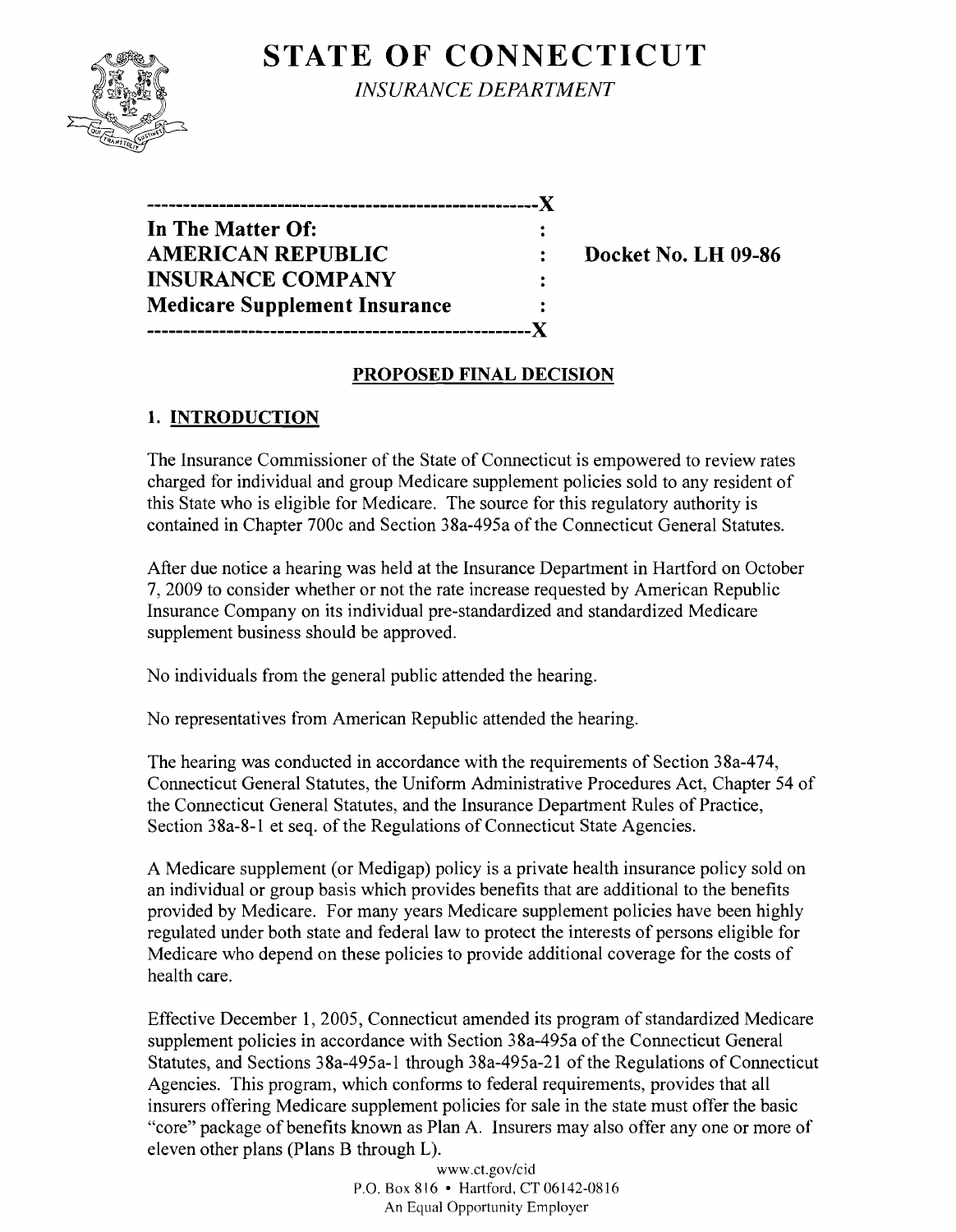Effective January 1,2006, in accordance with Section 38a-495c of the Connecticut General Statutes (as amended by Public Act 05-20) premiums for all Medicare supplement policies in the state must use community rating. Rates for Plans A through L must be computed without regard to age, gender, previous claims history or the medical condition of any person covered by a Medicare supplement policy or certificate.

The statute provides that coverage under Plan A through L may not be denied on the basis of age, gender, previous claims history or the medical condition of any covered person. Insurers may exclude benefits for losses incurred within six months from the effective date of coverage based on a pre-existing condition.

Effective October 1, 1998, carriers that offer Plan B or Plan C must make these plans as well as Plan A, available to all persons eligible for Medicare by reason of disability.

Insurers must also make the necessary arrangements to receive notice of all claims paid by Medicare for their insureds so that supplemental benefits can be computed and paid without requiring insureds to file claim forms for such benefits. This process of direct notice and automatic claims payment is commonly referred to as "piggybacking" or "crossover".

Sections 38a-495 and 38a-522 of the Connecticut General Statutes, and Section 38a-495a-l0 of the Regulations of Connecticut Agencies, state that individual and group Medicare supplement policies must have anticipated loss ratios of 65% and 75%, respectively. Under Sections 38a-495-7 and 38a-495a-l0 of the Regulations of Connecticut Agencies, filings for rate increases must demonstrate that actual and expected losses in relation to premiums meet these standards, and anticipated loss ratios for the entire future period for which the requested premiums are calculated to provide coverage must be expected to equal or exceed the appropriate loss ratio standard.

Section 38a-473 of the Connecticut General Statutes provides that no insurer may incorporate in its rates for Medicare supplement policies factors for expenses that exceed 150% of the average expense ratio for that insurer's entire written premium for all lines of health insurance for the previous calendar year.

#### II. **FINDING OF FACT**

After reviewing the exhibits entered into the record of this proceeding, and utilizing the experience, technical competence and specialized knowledge of the Insurance Department, the undersigned makes the following findings of fact:

1. American Republic Insurance Company has requested the following rate increases for its individual pre-standardized Medicare supplement plans:

|            | Proposed      |  |
|------------|---------------|--|
| Form $#$   | Rate Increase |  |
| $A - 2461$ | $3.5\%$       |  |
| $A - 2721$ | 5.3%          |  |
| $A - 2776$ | 5.3%          |  |

No rate change for policy forms A-2775 and A-2923.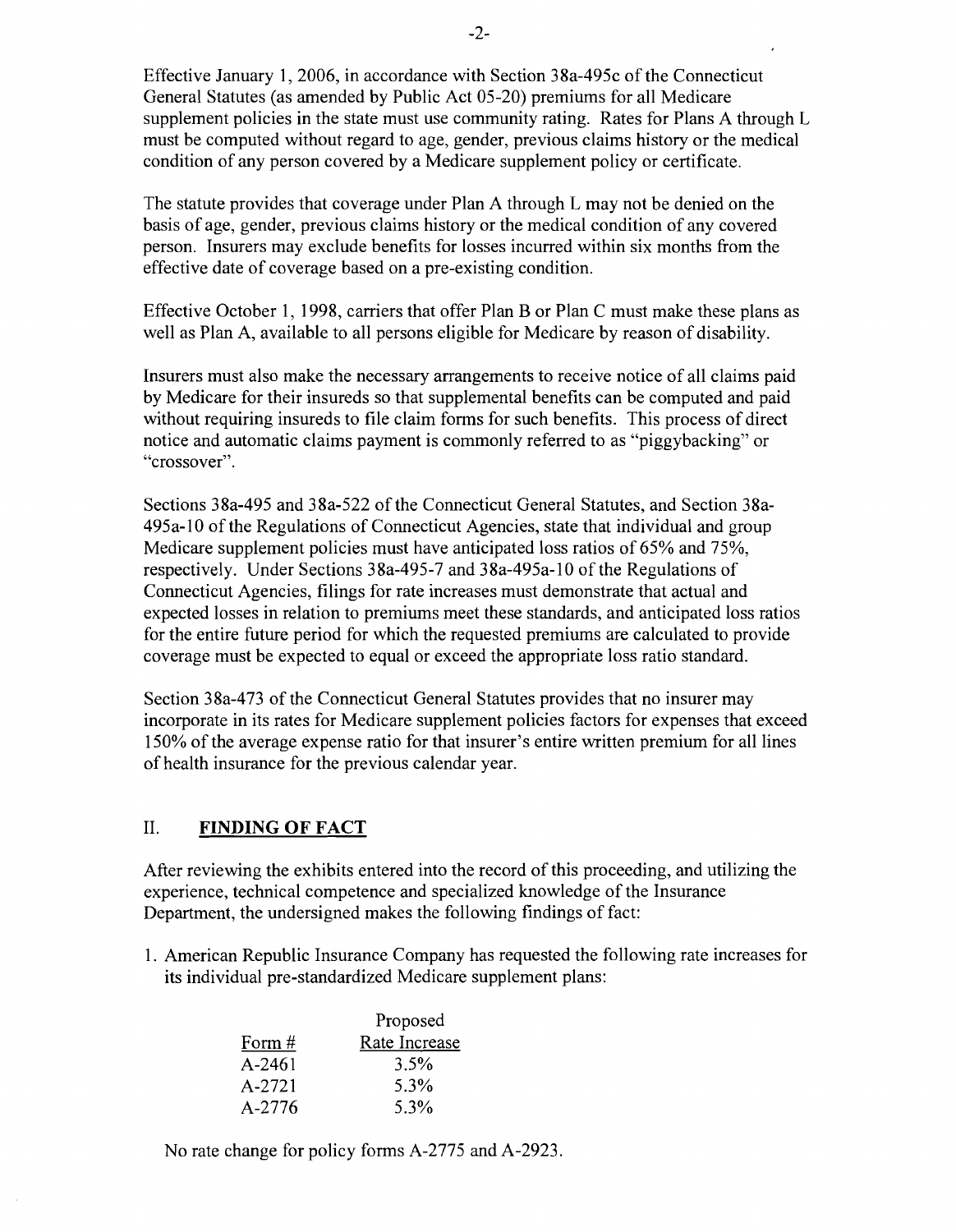2. The number of in-force policies as of *6/3012009:* 

| Form $#$   | СT |
|------------|----|
| $A - 2461$ | 4  |
| A-2721     | Q  |
| A-2775     | 6  |
| A-2776     | L  |
| A-2923     | 5  |

- 3. American Republic certified that their expense factors are in compliance with section 38a-473, C.G.S.
- 4. The company certified that it was in compliance with subsection (e) of section 38a-495c, e.G.S., relative to the automatic claims processing requirement (crossover/piggybacking).
- 5. The lifetime loss ratio for each form is expected to satisfy the Connecticut regulatory loss ratio requirement of 65%.
- 6. Below are incurred loss ratios for each form from inception through 7/31/2009:

| Form $#$ | Loss Ratio | Loss Ratio |
|----------|------------|------------|
| Combined | 74.1%      | 63.6%      |

7. Below are incurred loss ratios from 1/1/2009 through *7/3112009:* 

| Form $#$ | Loss Ratio | Loss Ratio |
|----------|------------|------------|
| Combined | $60.6\%$   | 65.8%      |

- 8. American Republic Insurance Company's 2009 Medicare supplement rate filing proposal is in compliance with the requirements of regulation 38a-474 as it applies to the contents of the rate submission as well as the actuarial memorandum.
- 9. The projected 2010 nationwide loss ratios with and without the proposed rate increases for each of the plans are as follows:

| Form $#$ | Increase | Increase |
|----------|----------|----------|
| Combined | 68.5%    | 67.4%    |

#### III. RECOMMENDATION

Recommend that the proposed increases be approved as submitted. These rate changes are reasonable in relationship to the benefits, estimated claim costs and the anticipated loss ratios the company expects to realize on this business.

Also recommend that the premium rates remain the same, as filed, for policy fonns A-2775 and A-2923.